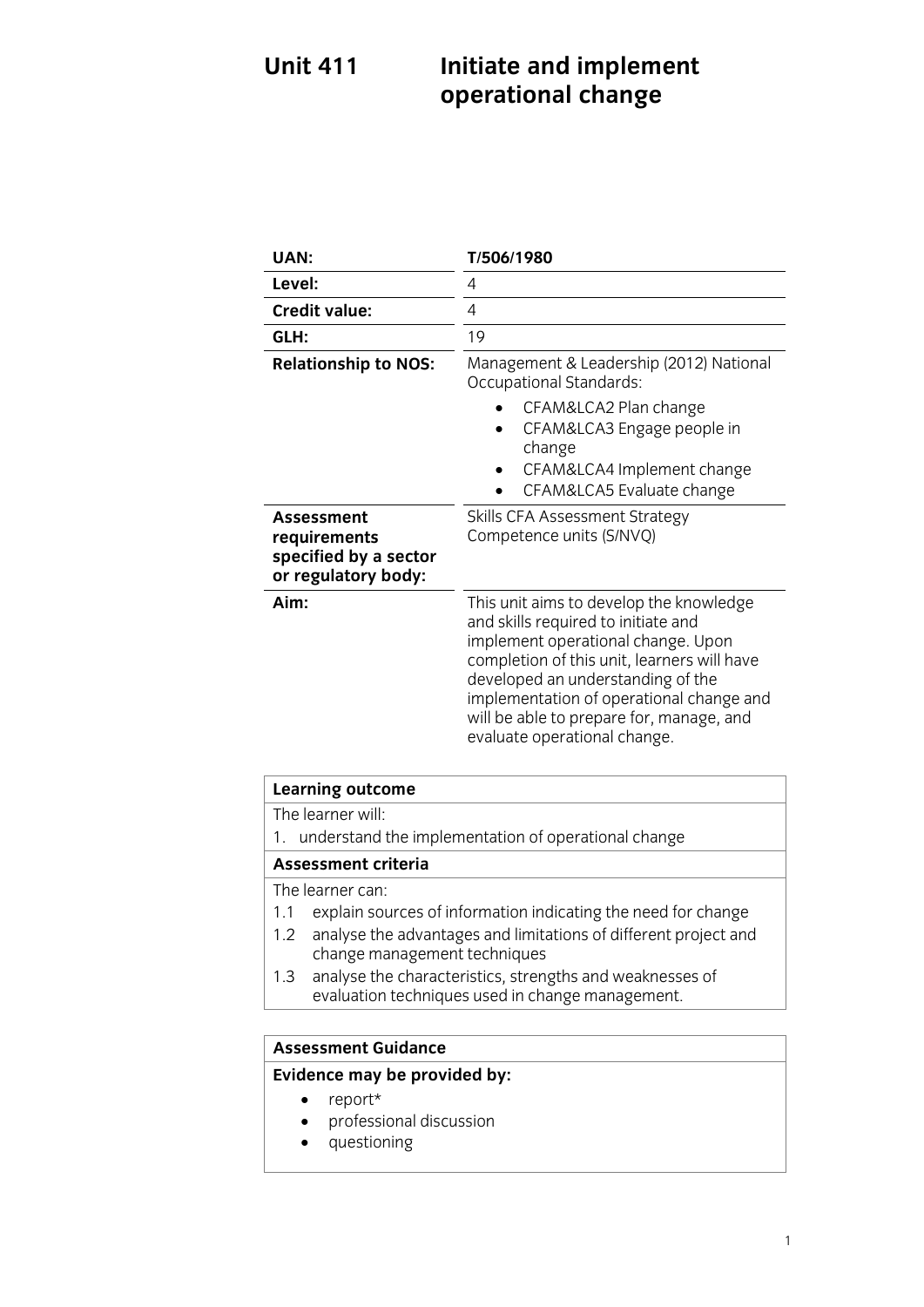## **Learning outcome**<br>The learner will:

2. be able to plan for operational change

### Assessment criteria

The learner can:

- 2.1 develop an operational plan that includes specific, measurable, achievable, realistic and time-bound (SMART) objectives and resources
- 2.2 take action to ensure that colleagues are briefed on their roles, responsibilities and change objectives
- provide colleagues with the support needed to implement  $2.3$ operational change. operational change.

# **Assessment Guidance**

- 
- **Evidence** may be proport that the manufacture of the proport of the proport of the proport of the proport of the proport of the proport of the proport of the proport of the proport of the proport of the proport of the pro • professional discussion<br>• questioning
	- questioning<br>• product
	- product<br>• witness
	- witness testimony

## **Learning outcome**<br>The learner will:

3. be able to manage operational change

### Assessment criteria

The learner can:

- 3.1 implement the change plan within the agreed timescale using available resources
- 3.2 assess the significance of deviations from the change plan
- 3.3 address interdependency issues and tensions that affect the achievement of change objectives
- 3.4 assess the value and risks of unintended outcomes from operational change
- 3.5 inform stakeholders of any unforeseen obstacles or problems and the actions that have been taken. and the actions that have been taken taken. The actions that have been taken taken taken the second

## **Assessment Guidance<br>Evidence may be provided by:**

- 
- **Evidence**<br> **Evidence** may be professional discussion • professional discussion<br>• questioning
	- questioning<br>product
	- product
	- witness testimony